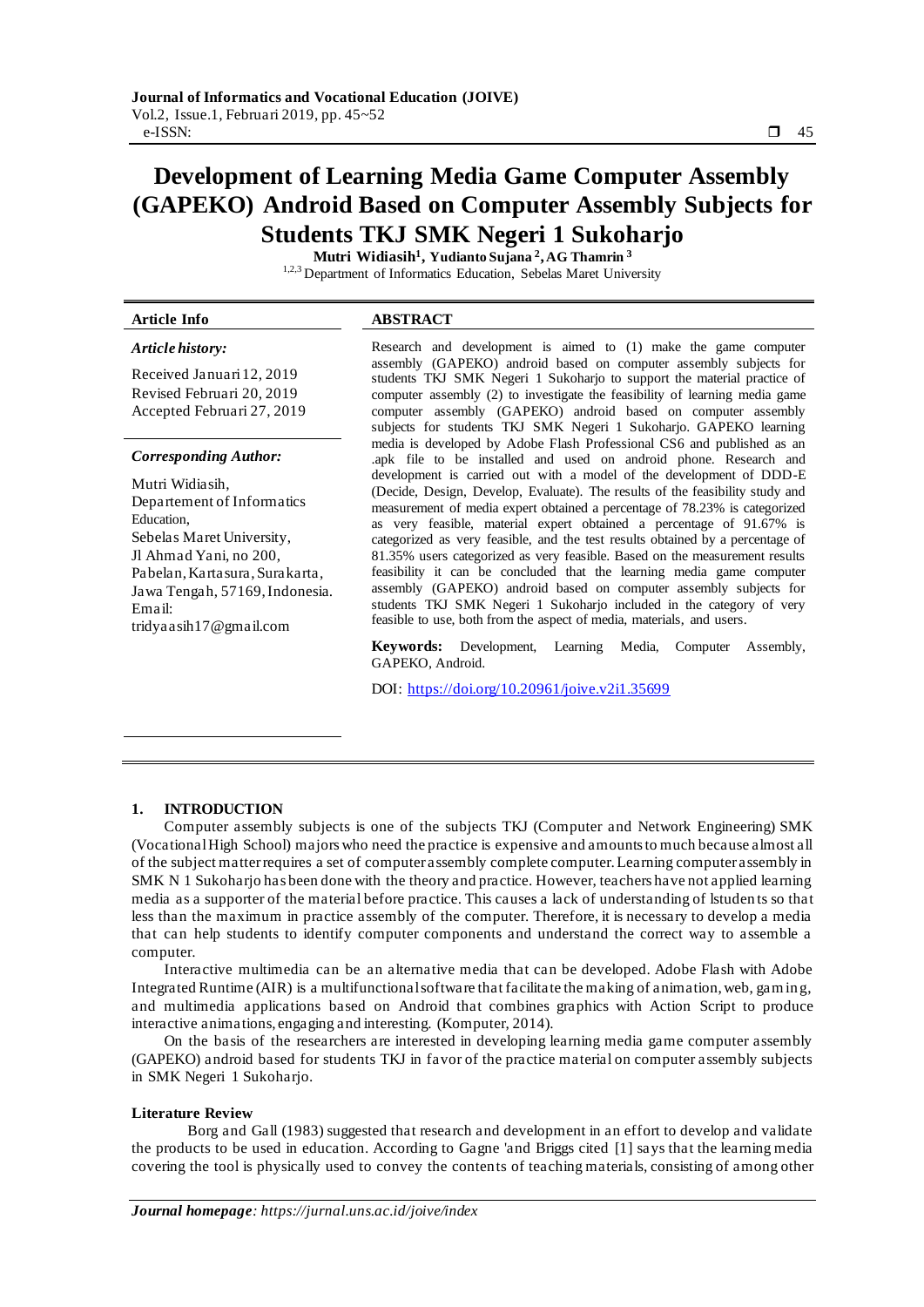books, tape recorders, cassettes, video camera, video recorder, films, slides (picture frame), photographs, images, graphics, televisions, and computers. Game is an activity in which participants / players follow the rules that have been established and are different from real life as they strive to achieve challenging goals [6]. While computer assembly is one of the compulsory subjects TKJ basic skills programs.

One example of research that are relevant to this research is Sarah Farhana Juhari and Nor Azan Mat Zin [2] in his research entitled "Educating Children about Internet Safety through Digital Games Based Learning". This study aims to develop a prototype game to educate children about Internet safety . The results of the effectiveness study showed a significant increase (23%, p  $\langle 0.5 \rangle$ , the participants are more aware of internet security. The evaluation results indicate the usefulness of this game with a decent score aspect of the game (4.04), ease of use (4.1), effectiveness (4.9), user friedly (4.25), interactive (3.61), the design of the display ( 4.7).

#### **2. RESEARCH METHOD**

This type of research is the research and development (Research and Development) with a model Decide, Design, Develop, Evaluate (DDD-E) by Ivers and Barron. Visualization stages DDD-E models are presented in the image:



*Figure 1. Model DDD-E*

Research procedure with DDD-E models are as follows:

1. Decide

Stage decide is the stage to plan learning media GAPEKO, which set goals, determine the material, and conducting preliminary studies.

2. Design

Stage design is a visual thinking stage because it produces a blueprint for the entire GAPEKO learning media in the form of a flowchart a nd navigation structure, appearance, and storyboards.

3. Develop

Phase develop a development stage media elements such as text, images, audio, video, and animation. At this stage also include the incorporation of these elements into a single learning media is ready installed and used on android phone.

4. Evaluate

Evaluations conducted internally by the developer and externally by experts and users. Internal evaluation in DDD-E models conducted at each stage of development or formative evaluation and is done by trying GAPEKO learning media in some android phones with different specifications, both in terms of screen size, android version, RAM, and so forth.

External evaluation is done after learning media GAPEKO, is structured as follows:

- a. Trial product
	- 1) Design test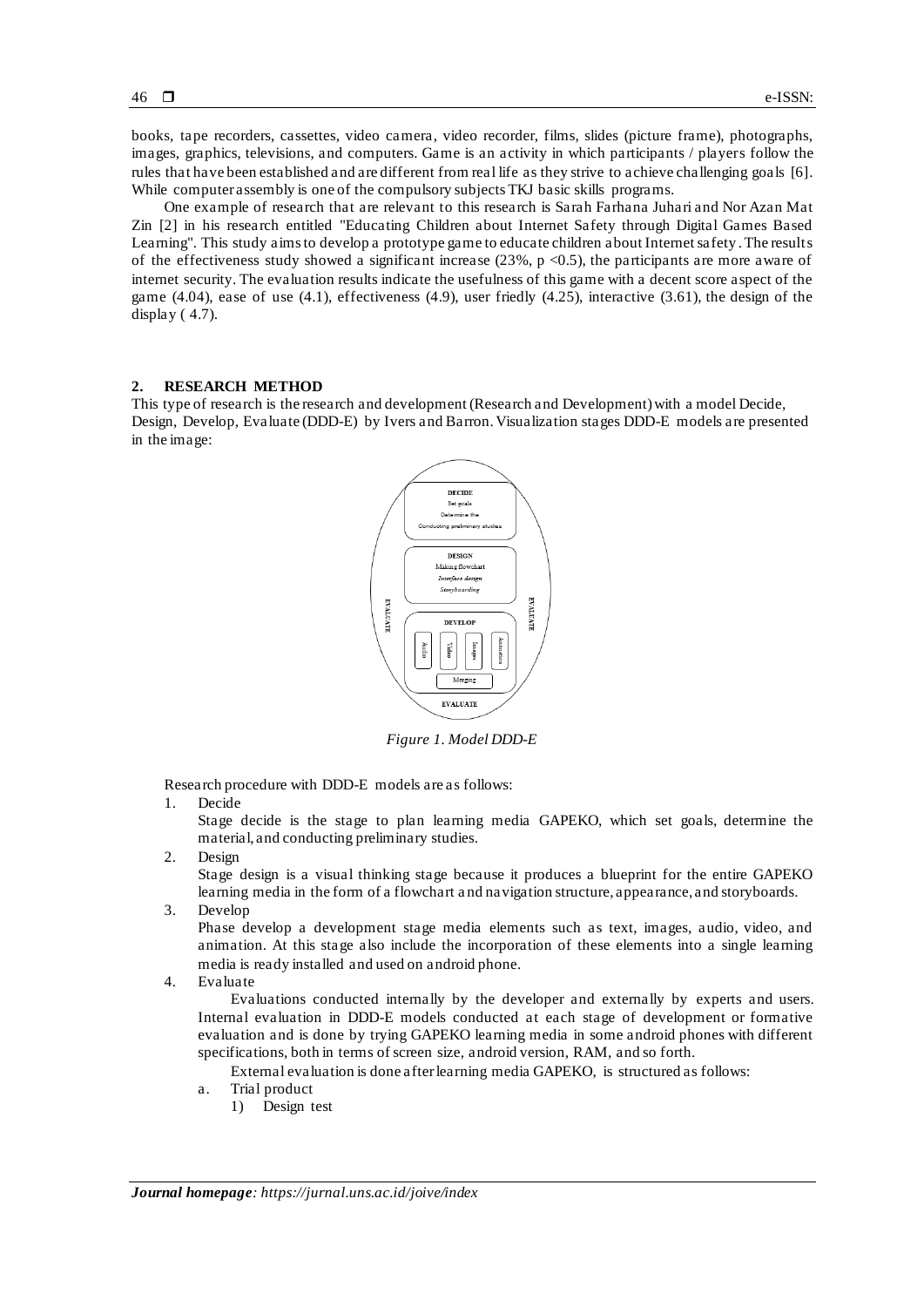Trial design consists of design validation by media expert and material expert, the revised design based on suggestions and revisions to experts in the design validation phase, and trial users by students TKJ class X.

- 2) Subject Test
	- a) Media expert by Nadia Sigi Prameswari, S. Sn, M.Sn as lecturer PTIK UNS.
	- b) Material xpert material by Sumanto, ST as teacher computer assembly subjects SMK N 1 Sukoharjo.
	- c) Students, consist of 10 students TKJ class X.
- b. Data types

The data obtained in this study is qualitative data obtained from interviews and questionnaires at conducting preliminary studies and decide stage of quantitative data obtained by questionnaire uncovered during design validation by experts and user trials by students.

c. Data Collection Instrument

In this research, the research instruments taken from the book Ashar Arsyad entitled "Media Pembelajaran" and the final project thesis Nike Dwi Noviani entitled "Pengembangan Media Pembelajaran Berbasis Game sebagai Pendukung Mata Pelajaran Teknologi Informasi Dan Komunikasi (TIK) Materi Operasi Dasar Komputer Menggunakan Adobe Flash" in 2013. The data collection instruments used modified as needed, consisting of several aspects as follows:

- 1) Aspects of the media covering the main pa ge quality, quality slides, text quality, quality background, color quality, the quality of the navigation buttons, image quality, sound quality, video quality, the quality of animation, instructions for use, and interaction with the media
- 2) Material aspects include the content and purpose, Instructional
- 3) Aspects users include learning objectives, quality of the game, a video presentation of the material, activities, appearance, quality of text, background quality, sound quality, video quality, the quality of the animation, and the use of
- d. Data analysis technique

Data analysis techniques used in this research is quantitative descriptive. Data in the form of a description at the time of interview and observation were analyzed with descriptive techniques. While quantitative data from the test experts test and analyzed with quantitative techniques. Scale in measuring the feasibility of this media using Linkert weighing scale score of 4, 3, 2, 1[8]. The measurement scale can be seen in the following table:

| Score | Criteria              |
|-------|-----------------------|
|       | Very Suitable (SS)    |
|       | Corresponding $(S)$   |
|       | According Enough (CS) |
|       | Missmatch (TS)        |

According Arikunto [5], the percentage of eligibility can be formulated as follows:

|                               | Total scores obtained |        |
|-------------------------------|-----------------------|--------|
| Foasibility Percentage $(\%)$ |                       | X 100% |
|                               | Total maximum score   |        |
|                               |                       |        |

*Tabel 2. Percentage Formula Feasibility Media*

# Suitability aspects of learning media developed using a percentage scale tables feasibility media by Suharsimi Arikunto [5] as follows:

| Percentage of achievement | Number | Category    |
|---------------------------|--------|-------------|
| 76-100%                   |        | Very Decent |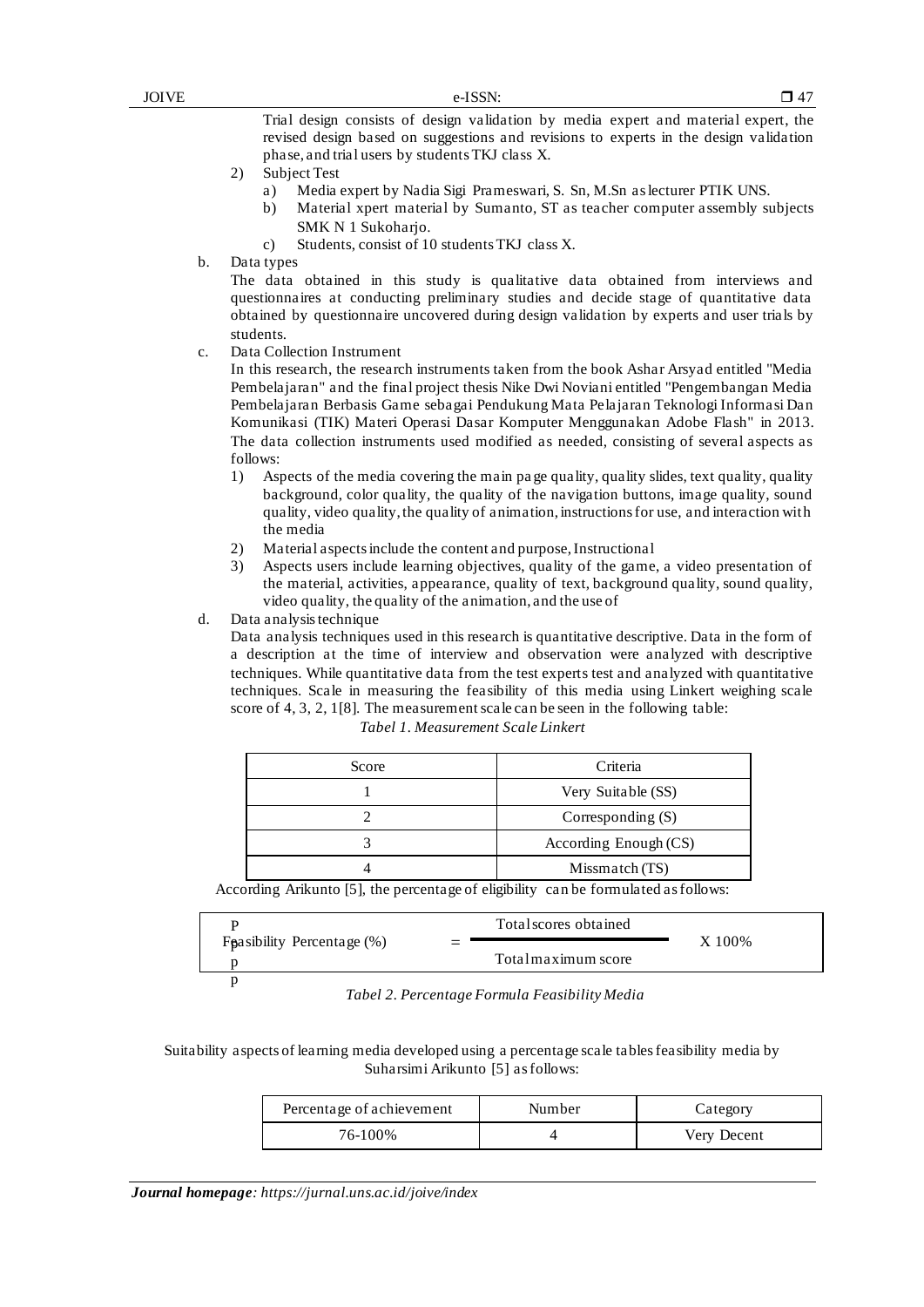| 56-75%  | Worthy      |
|---------|-------------|
| 26-55%  | Enough      |
| $0-25%$ | Less Worthy |

*Tabel 3. Percentage Scale Feasibility Media*

# **3. RESULT AND ANALYSIS (10 PT)**

# **3.1. RESULT**

a. Step-by-step development of learning media game computer assembly (GAPEKO) android based on computer assembly subjects for students TKJ SMK Negeri 1 Sukoharjo

Here are the results of learning media GAPEKO by step development of Decide, Design, Develop and  $Evaluate:$ 



*Figure 2. Display Media Learning GAPEKO*

b. Feasibility level of learning media game computer assembly (GAPEKO) android based on computer assembly subjects for students TKJ SMK Negeri 1 Sukoharjo

> After learning media GAPEKO completed, then performed a trial by media expert, material expert and users and obtained the following results:

- a. Media Expert
	- Results of the assessment by media expert can be seen in the following table:

*Table 3. Results of the Assessment by Media Expert*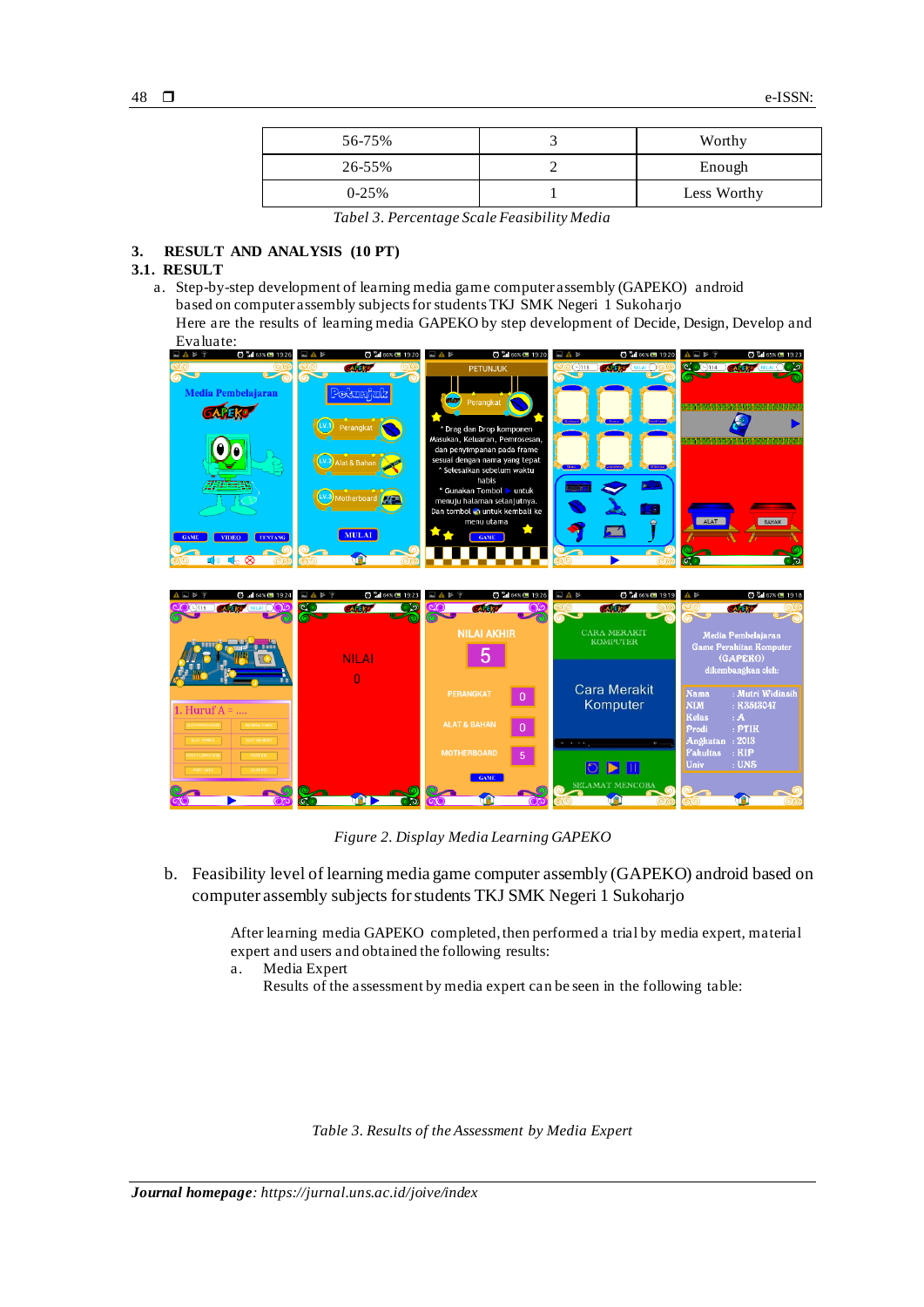|--|--|

| <b>Answer Questionnare</b> |  |  |  |  |  |                          |  |  |  |  |  |  |  |  |  |  |  |  |                                                                              |  |              |     |
|----------------------------|--|--|--|--|--|--------------------------|--|--|--|--|--|--|--|--|--|--|--|--|------------------------------------------------------------------------------|--|--------------|-----|
|                            |  |  |  |  |  | $A$ $\leq$ $\leq$ $\leq$ |  |  |  |  |  |  |  |  |  |  |  |  | 7   8   9  10 11 12 13 14 15 16 17 18 19 20 21 22 23 24 25 26 27 28 29 30 31 |  | <b>Score</b> |     |
|                            |  |  |  |  |  |                          |  |  |  |  |  |  |  |  |  |  |  |  |                                                                              |  |              | 23% |

Based on the weighted using a scale of 4 Likert scale generated maximum score is 124, while the scores obtained from this study was 96. Of the data can be seen learning media GAPEKO feasibility from media expert are:





Percentage of each aspect have been counted can be seen in the following charts:

 *Figure 4. Percentage Charts of the Assessment Results of Media Expert Aspects*

# c. Material Expert

 $\mathsf{I}$ 

Results of the assessment by material expert can be seen in the following table:

| <b>Answer Questionnare</b> |  |  |  |  |  |   |   |  |  |                               |  |  |  | <b>Score</b> | $\frac{9}{6}$ |
|----------------------------|--|--|--|--|--|---|---|--|--|-------------------------------|--|--|--|--------------|---------------|
|                            |  |  |  |  |  | ۰ | a |  |  | $10$   11   12   13   14   15 |  |  |  |              |               |
|                            |  |  |  |  |  |   |   |  |  |                               |  |  |  |              | 91.67%        |

*Table 4. Results of the assessment by material expert*

Based on the weighted using a scale of 4 Likert scale generated maximum score is 60, while the score obtained from this study was 55. Of the data can be seen learning media GAPEKO feasibility from material expert are:

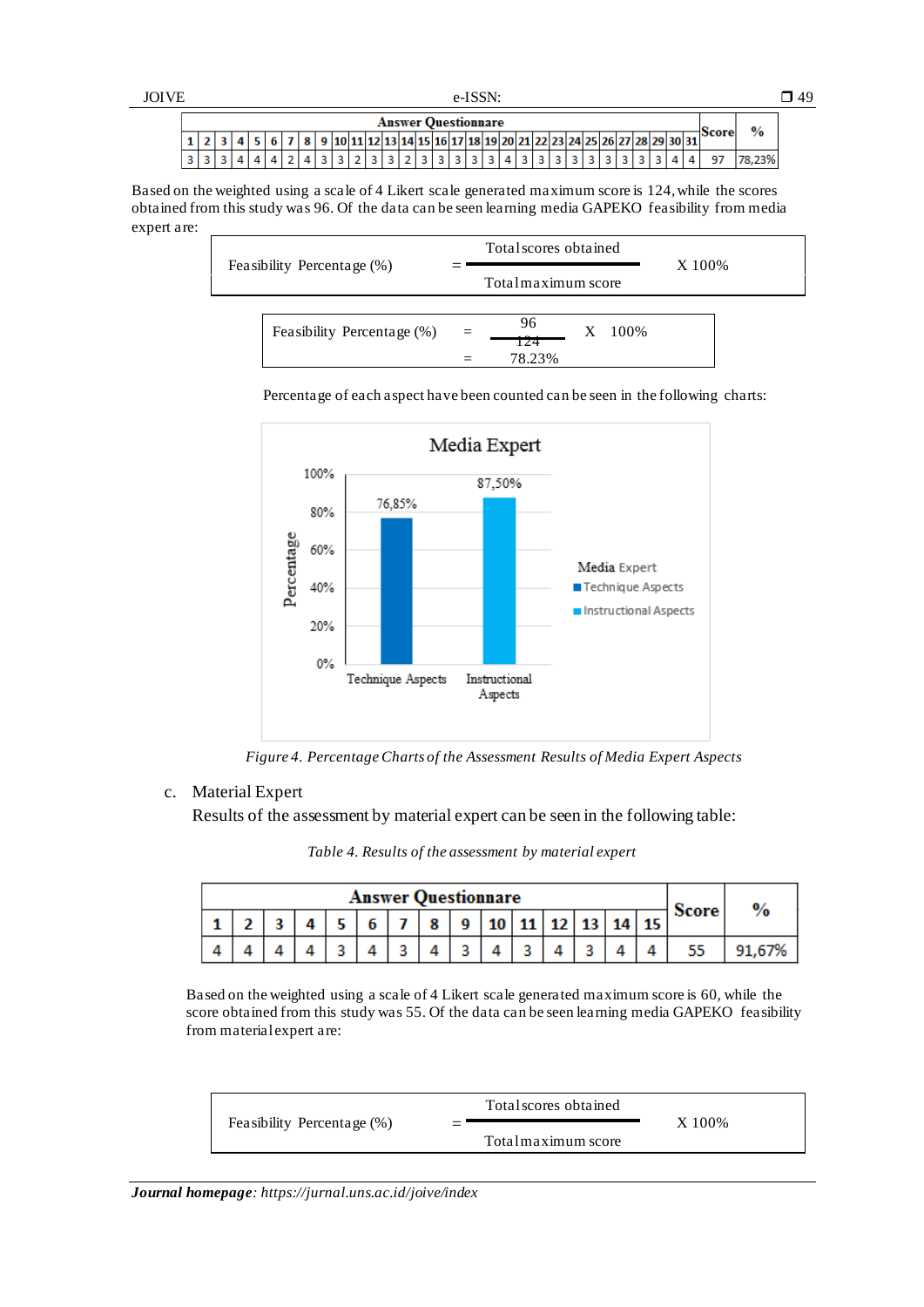

Percentage of each aspect have been counted can be seen in the following charts:



 *Figure 5. Percentage Charts of the Assessment Results of Material Expert Aspects*

# d. Users Test

Results of the assessment by users can be seen in the following table:

|                 |   |                |                |   |   |                |                |   |                         |                |    |                |                | <b>Questionnaire items</b> |                |    |                |                |    |    |    |                |              |                |    |                        |              | Max          | $\frac{0}{0}$ |           |
|-----------------|---|----------------|----------------|---|---|----------------|----------------|---|-------------------------|----------------|----|----------------|----------------|----------------------------|----------------|----|----------------|----------------|----|----|----|----------------|--------------|----------------|----|------------------------|--------------|--------------|---------------|-----------|
| <b>Students</b> |   | $\sim$<br>∡    | 3              | 4 | 5 | 6              |                | 8 | 9                       | 10             | 11 | 12             | 13             | 14                         | 15             | 16 | 17             | 18             | 19 | 20 | 21 | 22             | 23           | 24             | 25 | 26                     | <b>Score</b> | <b>Score</b> |               | Categori  |
|                 | 4 | 4              | 4              | 4 | 3 | 4              | 4              | 4 | 4                       | 4              | 4  | 4              | 4              | 4                          | 4              | 4  | 4              | 4              | 4  | 4  | 4  | 4              | 4            | 3              | 4  | 3                      | 101          | 104          | 97,12%        | <b>SL</b> |
| 2               | 4 | 4              | 4              | 4 | 4 | 3              | 3              | 4 | 4                       | 3              | 4  | 4              | 3              | 4                          | 4              | 3  | 3              | 3              | 4  | 4  | 3  | 4              | 4            | 4              | 4  | 3                      | 95           | 104          | 91.35%        | <b>SL</b> |
| 3               | 4 | 3              | 4              | 3 | 4 | 4              | 4              | 4 | 4                       | 4              | 3  | 4              | 4              | 4                          | 4              | 4  | 3              | 4              | 4  | 4  | 4  | 4              | 4            | 4              | 4  | 3                      | 99           | 104          | 95,19%        | <b>SL</b> |
| 4               | 3 | 3              | 4              | 3 | 3 | 3              | 3              | 4 | $\overline{\mathbf{3}}$ | 3              | 3  | <sup>2</sup>   | 3              | 3                          | $\overline{2}$ | 3  | $\overline{2}$ | 3              | 3  | 3  | 3  | 3              | $\mathbf{3}$ | 3              | 3  | з                      | 77           | 104          | 74,04%        |           |
| 5               | 3 | 3              | $\overline{2}$ | 3 | 3 | 3              | 2              | 3 | 3                       | 3              | 3  | <b>D</b>       | 3              | $\overline{2}$             | $\overline{2}$ | 3  | $\overline{2}$ | 3              | 3  | 3  | 3  | 3              | $\mathbf{R}$ | $\overline{2}$ | 3  | $\mathbf{\mathcal{L}}$ | 70           | 104          | 67,31%        |           |
| 6               | 4 | 3              | 4              | 4 | 3 | 4              | 3              | 4 | 4                       | 3              | 3  | n              | 3              | n                          | $\overline{2}$ | 3  | 3              | 3              | 4  | 3  | 3  | 4              | 4            | 4              | 4  | 3                      | 86           | 104          | 82.69%        | <b>SL</b> |
| н               | 4 | 3              | 4              | 3 | 3 | 3              | 3              | 3 | 4                       | 3              | 3  | $\overline{2}$ | $\overline{a}$ | $\overline{2}$             | $\overline{2}$ | 3  | 3              | 3              | 3  | 3  | 3  | 3              | 4            | 3              | 3  | $\overline{2}$         | 77           | 104          | 74,04%        |           |
| 8               | 4 | $\overline{2}$ | 3              | 3 | 3 | $\overline{2}$ | $\overline{2}$ | 3 | $\overline{3}$          | $\overline{3}$ | 3  | 4              | 3              | 3                          | $\overline{2}$ | 3  | $\overline{2}$ | $\overline{2}$ | 3  | 3  | 3  | 3              | 4            | 3              | 3  | 3                      | 75           | 104          | 72,12%        |           |
| 9               | 4 | 4              | 4              | 4 | 4 | 3              | 3              | 4 | 4                       | 4              | 4  | 4              | 3              | 3                          | 3              | 3  | 3              | 3              | 4  | 4  | 4  | 3              | 4            | 4              | 3  | 3                      | 93           | 104          | 89,42%        | <b>SL</b> |
| 10              | 3 | 3              | $\overline{2}$ | 3 | 3 | $\overline{2}$ | 3              | 3 | 3                       | 3              | 3  | n.             | o              | 3                          | 3              | 3  | 3              | $\overline{2}$ | 4  | 4  | 3  | $\overline{2}$ | 3            | 3              | 3  | n                      | 73           | 104          | 70,19%        |           |

# *Table 5. Assessment Users Test*

Based on the weighted using a scale of 4 Likert scale maximum score is 104, while the scores obtained from this study are:

> $\Sigma$  score = (number of x score SS) + (number of x score S) + (number of x score CS) + (number of x score TS)  $\Sigma$  score = (98x 4) + (130 x 3) + (32 x 2) + (0 x 1)

 $\Sigma$  score = 392 + 390 + 64 + 0

$$
\Sigma\ score = 846
$$

Of the data can be known learning media GAPEKO feasibility from users are:

| Feasibility Percentage (%)                   | Total scores obtained    | X 100% |
|----------------------------------------------|--------------------------|--------|
|                                              | Total maximum score      |        |
|                                              |                          |        |
| Feasibility Percentage (%)<br>$\mathbf{r} =$ | 846<br>X 100%<br>4x26x10 |        |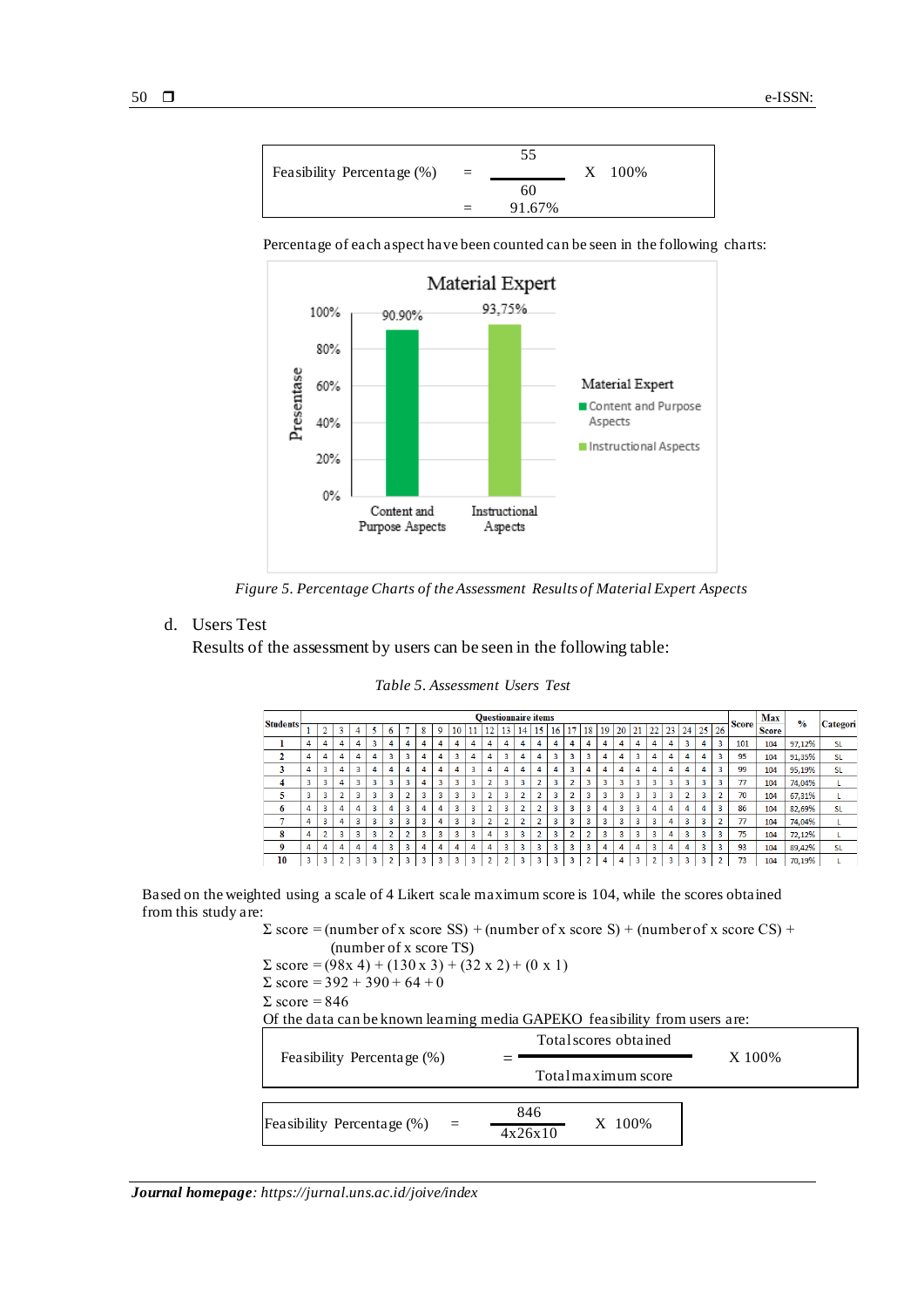

Percentage of each aspect have been counted can be seen in the following charts:



 *Figure 6. Percentage Charts of the Assessment Results of Users Aspects*

### **3.2. ANALYSIS**

With these steps development are decide, design, develop, and evaluate have produced learning media GAPEKO ready tested. After testing and calculation assessment results of learning media GAPEKO, obtained a score of 97 and a percentage of 78.23% are feasible by media expert, a score of 55 and a percentage of 91.67% are feasible by material expert, as well as a score of 846 and a percentage of 81, 35% are feasible by users test. Percentage learning media GAPEKO feasibility can be seen in the following charts:



*Figure 3Percentage Charts of Learning Media GAPEKO Feasibility*

#### **4. CONCLUSION**

Based on the results of research and discussion, we can take the conclusion that measures the development of learning media GAPEKO includes the step decide (set goals, determine the material, conducting preliminary studies), design (making flowchart, navigation structure, interface design, and storyboarding), develop (development of elements of text, images, audio, video, and animation), and evaluate (internal and external evaluation). And the measurement results feasibility states th at media